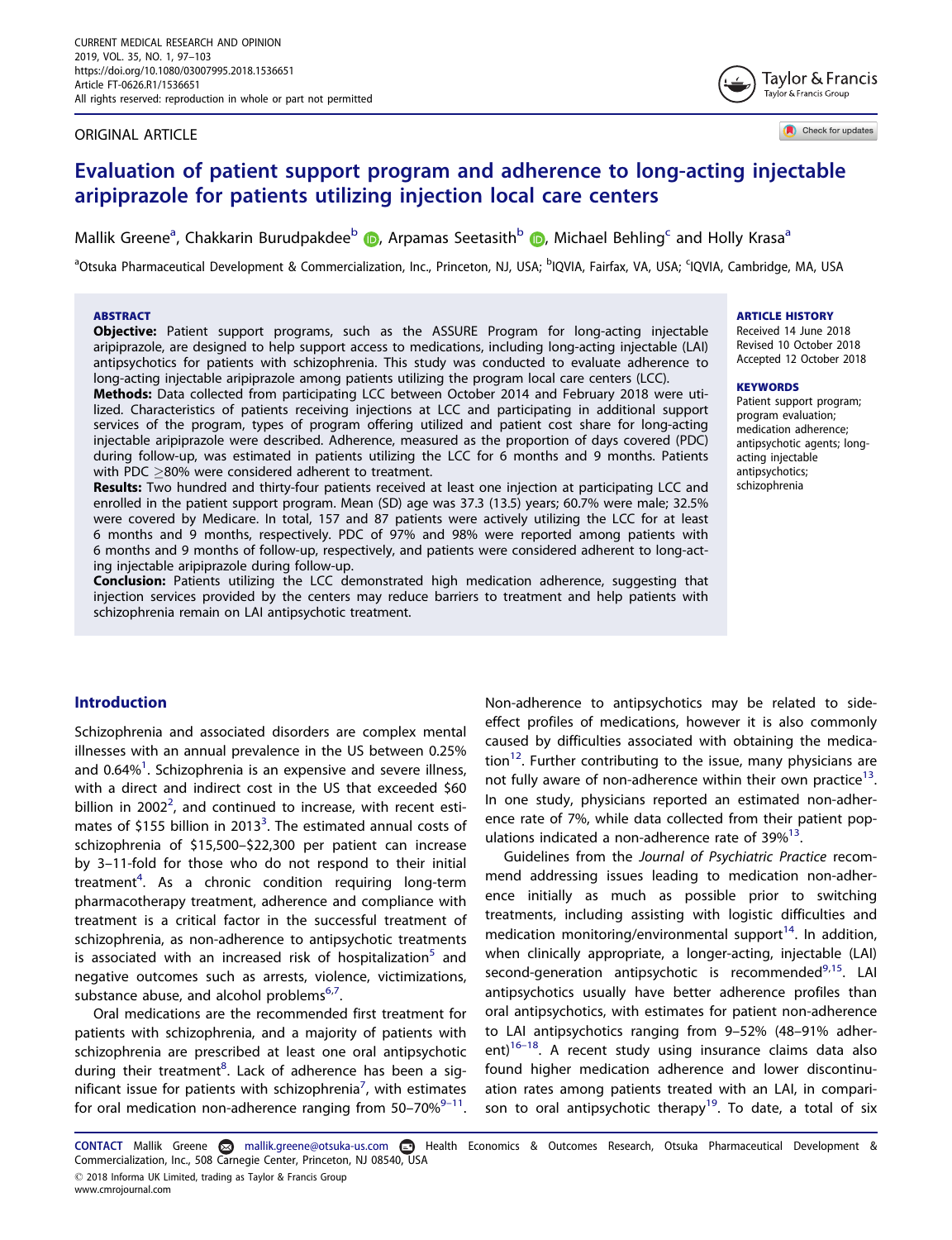<span id="page-1-0"></span>long-acting, intramuscular injection formulations of secondgeneration antipsychotics for the treatment of schizophrenia have been approved in the  $US^{20}$  $US^{20}$  $US^{20}$ , including risperidone (2003), olanzapine palmitate (2009), paliperidone 1-month injection (2009), aripiprazole (2013), paliperidone 3-month injection (2015), and aripiprazole lauroxil (2015).

While LAI antipsychotics provide better adherence for patients, there are still barriers to prescribing and taking LAI antipsychotics, including negative attitudes from clinicians and patients, logistical/transportation challenges, a lack of insurance coverage, and general-purpose clinics serving this population that are not properly equipped to administer injections $21-23$ . As LAI antipsychotics have additional requirements beyond those of oral medications, a center with professionals and equipment to dispense the LAI that patients can access reliably is critical to the long-term successful use of LAI antipsychotics. A lack of logistic support from clinical institutions, social, financial, and logistic support from the community, and individual social networks has been associated with medication non-adherence<sup>11,23,24</sup>.

Patient support programs that provide assistance in administering LAI antipsychotics can increase medication adherence, reducing the clinical and economic burden associated with under- or untreated schizophrenia $4-7,9,18,25$ . Integrated healthcare programs have been shown to reduce the number of inpatient days and increase the quality-of-life of patients with psychotic disorders<sup>[25](#page-6-0)</sup>. Several patient support programs exist to provide clinical and financial support to patients and prescribers of LAIs. Patient support programs are available for patients prescribed long-acting paliperidone palmitate or risperidone, providing them with access to care centers and injection appointment reminders, and have demonstrated improved adherence among patients utilizing the centers<sup>[18](#page-6-0)</sup>. A patient care program is also available for longacting olanzapine, with the aim of mitigating the risk of negative outcomes associated with post-injection delirium/ sedation syndrome; all prescribers of long-acting olanzapine, pharmacy service providers, and patients are required to be enrolled in the care program<sup>26</sup>. For aripiprazole lauroxil, uninsured patients can apply to the patient assistance program

|  |  | Table 1. ASSURE program offerings. |
|--|--|------------------------------------|
|  |  |                                    |

to receive treatment at no charge<sup>27</sup>. Lastly, the ASSURE Program for patients treated with long-acting injectable aripiprazole was designed to help patients access medication through the use of a comprehensive support program, including local care centers (LCC), nurse support for scheduling assistance and appointment reminders, as well as patient education support $^{28}$ . In addition, copay assistance is available for many antipsychotics prescribed, to help reduce patient out-of-pocket costs. The objectives of the study are to describe patient characteristics, cost sharing, type of services utilized, and medication adherence during the period in which patients were actively receiving long-acting injectable aripiprazole injections from the patient support program LLC.

## Methods

## The ASSURE program

The manufacturer of long-acting injectable aripiprazole, Otsuka America Pharmaceutical Inc., offers a support program for patients who have been prescribed long-acting injectable aripiprazole in the US. Long-acting injectable aripiprazole was approved for the treatment of adults diagnosed with schizophrenia in February 2013, and for maintenance treatment of bipolar I disorder in July 2017. The ASSURE program was developed to support the needs of both patients and physicians, ensure timely access to medication, and facilitate care coordination throughout the treatment journey. The core services, including LCC, practice reimbursement and coverage coordination, one-on-one nurse support, and patient education, work together to facilitate continuity of care. Patients can be referred to the program through their physician, or through the pharmacy when they obtain their prescription. The pilot program was first launched in four states in 2014: California, Pennsylvania, Texas, and Washington, and then became available in all 50 states in 2016. The current program offerings are summarized in Table 1.

| Table 1. ASSURE program offerings. |                                                                |                                                                                                                                                                                                                                                                                                                                                                                                                             |
|------------------------------------|----------------------------------------------------------------|-----------------------------------------------------------------------------------------------------------------------------------------------------------------------------------------------------------------------------------------------------------------------------------------------------------------------------------------------------------------------------------------------------------------------------|
| Core offering                      | Type of support                                                | Description                                                                                                                                                                                                                                                                                                                                                                                                                 |
| Access support                     | Benefit verification                                           | Practices receive assistance from site coordinators in identifying coverage options, facilitate benefit<br>verification and prior authorizations, and triaging applications for financial assistance programs.                                                                                                                                                                                                              |
|                                    | Medication acquisition                                         | Practices that administer injections receive assistance on specialty distributor acquisition options<br>and instructions on coding and billing information, at the individual insurer level.                                                                                                                                                                                                                                |
|                                    | Copay assistance                                               | Eligible patients receive commercial copay savings, which includes a low monthly copay and auto-<br>matic copay reduction at select pharmacies.                                                                                                                                                                                                                                                                             |
| Local care center                  | Injection centers                                              | Patients have options to receive prescribed long-acting injectable aripiprazole from licensed health-<br>care professional at retail pharmacies or urgent care clinics. The local care centers (LCC) are con-<br>veniently located, offer flexible scheduling, and coordinate with nurses for ongoing patient<br>communication and support. Enrollment into the program is not required to receive injections at<br>an LCC. |
| Nurse support                      | Scheduling assistance, reminder<br>alerts, and follow-up calls | Patients are connected to nurses who find LCC locations and facilitate a patient's first treatment,<br>provide appointment reminders and follow-up calls, and coordinate appointment rescheduling<br>via phone, text, and/or email. External community support resources, including transportation<br>assistance options, are also available.                                                                               |
| Patient education                  | Patient transition support                                     | Educational resources are available to help patients understand the treatment journey, by reiterating<br>conversations initiated with the physician and serving as a continued point of reference. In add-<br>ition to online support, educational brochures are available at the physician's office.                                                                                                                       |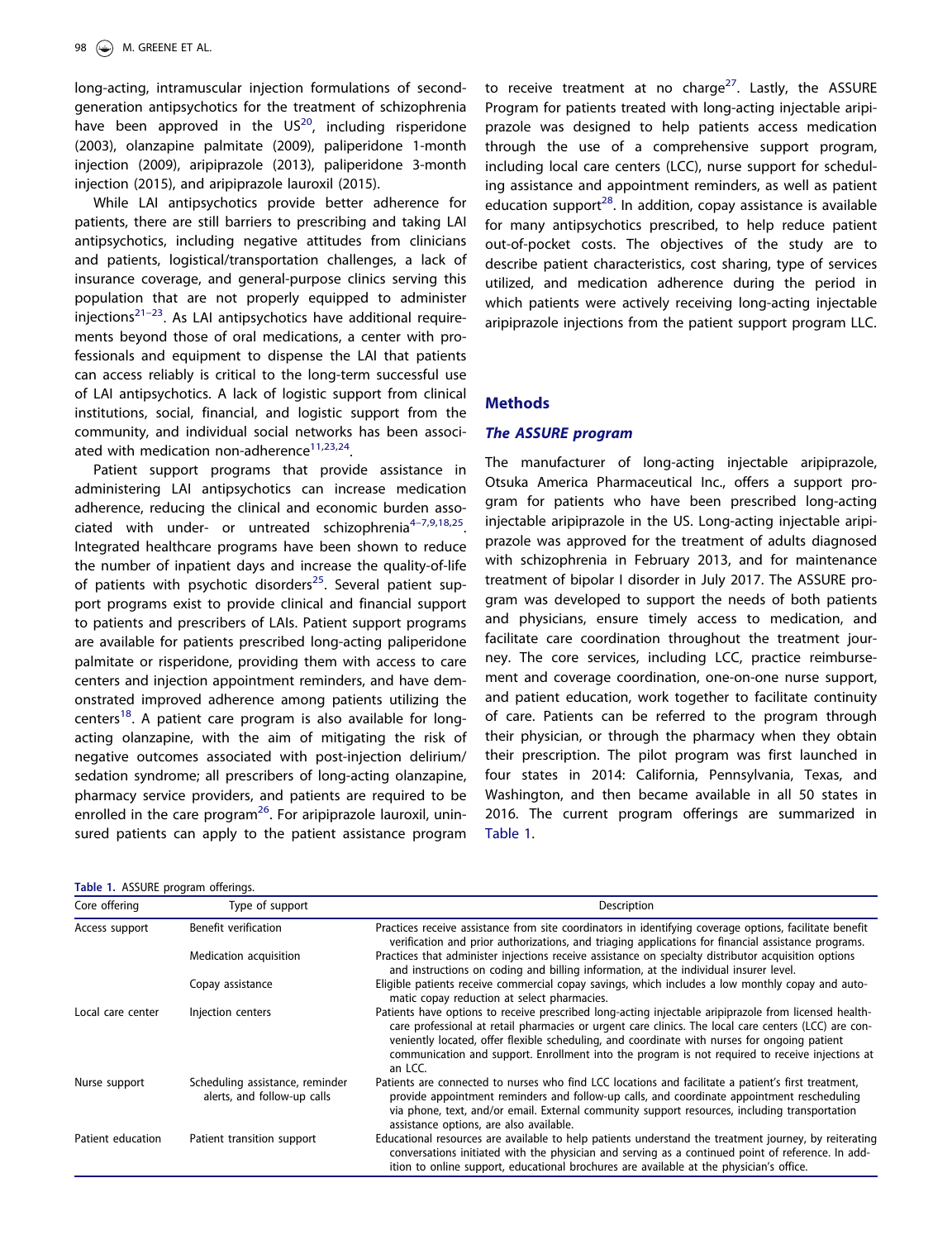#### Data source

This retrospective study utilized de-identified information collected from participating LCCs across all 50 states. The data consist of two sets of patients: patients who utilized the LCC and enrolled in the program between October 2014 and February 2018, and patients who utilized the LCC, irrespective of program enrollment and use of other support services, between February 2015 and December 2017. All data are deidentified and comply with the Health Insurance Portability and Accountability Act (HIPAA). Institutional Review Board approval was not required for this study.

LCCs consist of participating retail pharmacies or urgent clinics which receive on-boarding training to help understand patient needs as well as to provide information on the support options available to assist patients prescribed with long-acting injectable aripiprazole. Patients receiving injection service at the LCC comprise of individuals who enrolled in the patient support program to receive support services, and those who did not enroll to receive other offerings of the program, but opted to receive their injection at the LCC. Upon patient referral and before treatment, LCC personnel are required to verify patient benefits and work directly with patients or caregivers to schedule and confirm appointments. A patient signed consent form or Patient Data Report (PDR) with patient, prescriber, and injection information was faxed to program administrators within 24 hours of each injection. Once received, the program notifies the provider that the injection was administered. Providers are also alerted when their patients are "no-shows" for injection appointments to monitor adherence and compliance to the prescribed medication.

## Data collection and study sample

De-identified patient data utilized in this study were collected by the LCC and ASSURE program to monitor and support patients, and not specifically for research purposes. Injection data were collected from PDR; demographic data were self-reported by the patient, and other data were collected during support phone calls.

All patients receiving at least one long-acting injectable aripiprazole at a participating LCC during the study period were selected into the study. Of this population, sub-sets of patients who were enrolled in the program with additional support services and those who were actively receiving injections from the LCC during follow-up were included in subsequent analyses. During the study observational period, schizophrenia was the only approved indication for long-acting injectable aripiprazole, and it was assumed that patients in the study were treated for schizophrenia. Injections from facilities other than the participating program LCCs were not included in the study.

## **Measures**

Characteristics of patients who received injections at an LCC and were enrolled in the program with additional support services were described. Types of other services utilized and patient cost share for long-acting injectable aripiprazole were also reported for this patient cohort.

Adherence to long-acting injectable aripiprazole was measured among patients actively receiving injections from the LCC for a minimum of 6 months and 9 months. Patients were considered adherent if their proportion of days covered (PDC) during follow-up was 80% or greater. This definition is based on expert opinion that patients with schizophrenia taking 80% or less of the medication are non-adherent to their medication regimen<sup>[9](#page-6-0)</sup>. PDC was defined as the total number of days covered (i.e. each injection lasts 30 days), divided by the total days of the fixed follow-up period (i.e. 182 days for 6 months and 273 days for 9 months of followup). Overlapping days were not counted twice. The number of injections received was also reported, in addition to patient age, gender, and preferred contact methods for patients with at least 6 months of follow-up.

#### Analyses

Descriptive analyses of patient data were performed. For categorical measures, data included the frequency (number of cases [n] and percentage [%]) for each cohort. For continuous variables, findings were reported as mean, standard deviation (SD), median, Q1, and Q3. When necessary, continuous variables were categorized into intervals, with the distribution of patients  $(n, %)$  for each interval provided. All analyses were conducted using SAS version 9.4 (SAS Institute Inc., Cary, NC).

## **Results**

#### Overall program utilization

Of 1424 patients who received at least one injection at a participating LCC, 234 patients (16.4%) were enrolled to receive additional support services from the program, mostly through a clinic (59.0%) [\(Table 2\)](#page-3-0). Mean (SD) age of the enrolled population was 37.3 (13.5) years. Of these, the majority were male  $(n = 142, 60.7\%)$ , and from the western  $(n = 93, 39.7\%)$  and southern ( $n = 84$ , 35.9%) regions of the US. The most common payer type was Medicare ( $n = 76$ , 32.5%), followed by private commercial ( $n = 70$ , 29.9%) and Medicaid ( $n = 59$ , 25.2%). The most common plan type was preferred provider organization (PPO) ( $n = 48$ , 20.5%), followed by Medicaid  $(n = 45, 19.2\%)$  and Medicare Part D  $(n = 35, 15.0\%).$ 

Use of other program support services is reported in [Table 3.](#page-3-0) The majority of patients who enrolled in the program completed their benefit verification ( $n = 203$ , 86.8%) and/or received nurse support services ( $n = 170$ , 72.6%). Of the patients who utilized the nurse support offering, 99 patients (58.2%) received a call reminder for their injection. Prior authorization assistance, copay assistance, and patient assistance program referral was utilized by 14.1%, 13.2%, and 12.0% of patients, respectively.

Patient cost share for long-acting injectable aripiprazole was summarized for patients with reported information.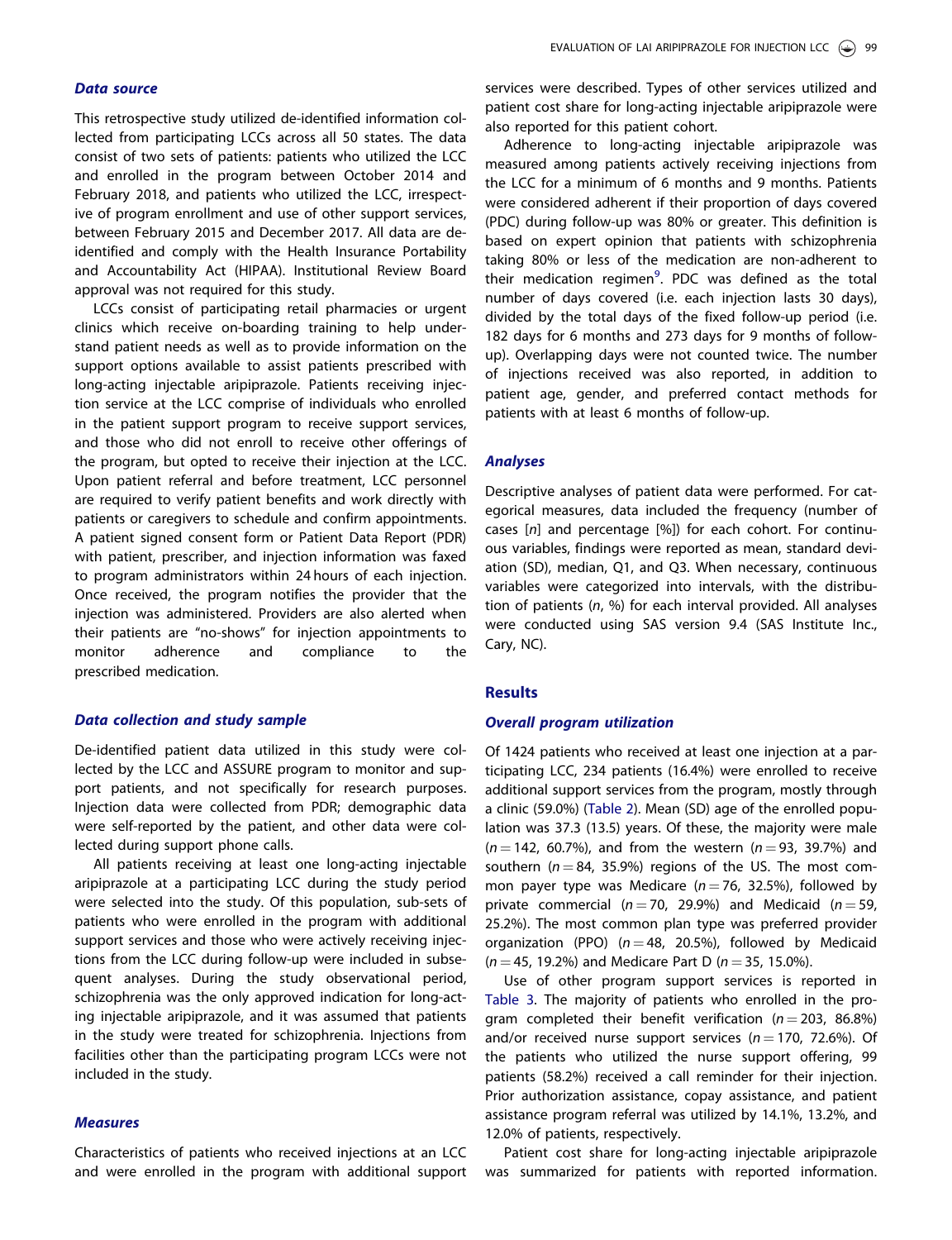<span id="page-3-0"></span>

| Table 2. Characteristics of patients enrolled in the patient support program. |
|-------------------------------------------------------------------------------|
|                                                                               |

| Patient characteristic        | Patients in the program ( $n = 234$ ) |
|-------------------------------|---------------------------------------|
| Age, year                     |                                       |
| Mean (SD)                     | 37.3 (13.5)                           |
| Age groups, $n$ (%)           |                                       |
| $34$                          | 114 (48.7%)                           |
| $35 - 44$                     | 57 (24.4%)                            |
| $45 - 54$                     | 35 (15.0%)                            |
| $55 - 64$                     | 16 (6.8%)                             |
| 65 or older                   | 12 (5.1%)                             |
| Gender, n (%)                 |                                       |
| Male                          | 142 (60.7%)                           |
| Female                        | 92 (39.3%)                            |
| Geographic region, $n$ (%)    |                                       |
| South                         | 84 (35.9%)                            |
| West                          | 93 (39.7%)                            |
| Northeast                     | 40 (17.1%)                            |
| Midwest                       | 17 (7.3%)                             |
| Type of payer, $n$ (%)        |                                       |
| Private commercial            | 70 (29.9%)                            |
| Medicare                      | 76 (32.5%)                            |
| Medicaid                      | 59 (25.2%)                            |
| Other or unknown              | 29 (12.4%)                            |
| Type of Health Plan, n (%)    |                                       |
| HMO                           | 6(2.6%)                               |
| PPO                           | 48 (20.5%)                            |
| POS                           | $9(3.8\%)$                            |
| Medicare Part D               | 35 (15.0%)                            |
| Medicare Part A & B           | 29 (12.4%)                            |
| Medicare Managed Care         | 12 (5.1%)                             |
| Medicaid                      | 45 (19.2%)                            |
| Medicaid Managed Care         | 14 (6.0%)                             |
| Other                         | $8(3.4\%)$                            |
| Unknown                       | 28 (12.0%)                            |
| Facility enrolled from, n (%) |                                       |
| Clinic                        | 138 (59.0%)                           |
| Physician Office              | 59 (25.2%)                            |
| Hospital (Outpatient)         | $2(0.9\%)$                            |
| Hospital (Inpatient)          | 17 (7.3%)                             |
| Pharmacy                      | 18 (7.7%)                             |

Abbreviations. HMO, Health Maintenance Organization; PPO, Preferred Provider Organization; POS, Point of Service.

Table 3. Other patient support program offerings utilized.

| Service                             | Patients utilizing the service ( $n = 234$ ) |
|-------------------------------------|----------------------------------------------|
| Benefit verification                | 203 (86.8%)                                  |
| Nurse support                       | 170 (72.6%)                                  |
| Copay assistance                    | 31 (13.2%)                                   |
| Prior authorization assistance      | 33 (14.1%)                                   |
| Patient assistance program referral | 28 (12.0%)                                   |

Deductibles were reported for 47 out of 234 patients; the mean (SD) and median deductibles were \$964 (\$1,090) and \$400, respectively [\(Figure 1\(A\)\)](#page-4-0). Copayment for long-acting injectable aripiprazole was reported for 123 patients, of which the majority had a copayment of \$0–\$25 per prescription ( $n = 94$ , 76.4%) [\(Figure 1\(B\)](#page-4-0)). Coinsurance was reported for 55 patients ([Figure 1\(C\)](#page-4-0)). Nearly half of patients (47.3%) had coinsurance per prescription of 20% or lower.

## LAI antipsychotic adherence

Of the patients who received an injection at the LCC, regardless of their enrollment in other aspects of the program, 157 patients had 6 months of follow-up, and 87 patients had 9 months of follow-up. Patients without sufficient follow-up were excluded from the adherence analyses. The demographic characteristics of each group are reported in [Table 4](#page-5-0). Patients were 41 years old, on average, and the largest group of patients was 34 years of age or younger, followed by patients between the ages of 35 and 44. The majority of patients were male, and preferred to be contacted by the LCC via phone.

Adherence to long-acting injectable aripiprazole is reported in [Table 5.](#page-5-0) On average, patients received 6.74 injections during the 6 months of follow-up, with a mean PDC of 0.98. Patients were treated for an average of 177.67 days (out of a maximum of 182 days) during the 6 months of follow-up ([Table 5\)](#page-5-0). For the cohort of patients with at least 9 months of follow-up, patients received an average of 9.78 injections, with a mean PDC of 0.97. Patients were treated for an average of 266.08 days (out of a maximum of 273 allowed days) during the 9 months follow-up ([Table 5](#page-5-0)). All patients included in the analyses were considered adherent to treatment (PDC  $>80\%$ ) during both 6 months and 9 months of follow-up periods.

## **Discussion**

This study is the first to evaluate the ASSURE patient support program and investigate real-world adherence to long-acting injectable aripiprazole among patients receiving injections at nationwide ASSURE program LCCs. We found patients utilizing LCCs and with at least 6 months and 9 months of followup have between 97% and 98% of days covered by long-acting injectable aripiprazole. Our estimates among patients utilizing the LCC are substantially higher than those reported in the general population of patients with schizophrenia using oral antipsychotics  $(30-50\%)^{9,10}$  $(30-50\%)^{9,10}$  $(30-50\%)^{9,10}$  or LAI antipsychotics  $(48-91\%)^{8,16-18}$ .

Increasing adherence and persistence among patients with schizophrenia is critical to reducing the economic and clinical burden associated with under- or untreated schizo-phrenia<sup>[4](#page-5-0)–7,[9](#page-6-0)</sup>. Our findings are corroborated by a prior study that indicated a positive effect of patient support programs on adherence for patients with schizophrenia<sup>[18](#page-6-0)</sup>. The effect of patient support programs is not limited to schizophrenia; a previous meta-analysis found that patient support programs in general improve adherence and persistence for patients, with programs that incorporate both behavioural and infor-mational strategies having the greatest impact<sup>[29](#page-6-0)</sup>. The ASSURE Program, in addition to providing patient and physician education/information, also includes behavioural strategies such as individualized planning and one-on-one nurse support, which may explain some of the benefits of the program on adherence and persistence. Enabling patients to access a medication by removing barriers to treatment (e.g. costs, lack of facility support) also influences medication adherence and persistence by making it easier for patients to remain on treatment. It is also possible that patients who enroll and maintain contact with a patient support program are more aware of their disease and treatment, and awareness of their disease is a factor that is associated with increased medication adherence $30$ .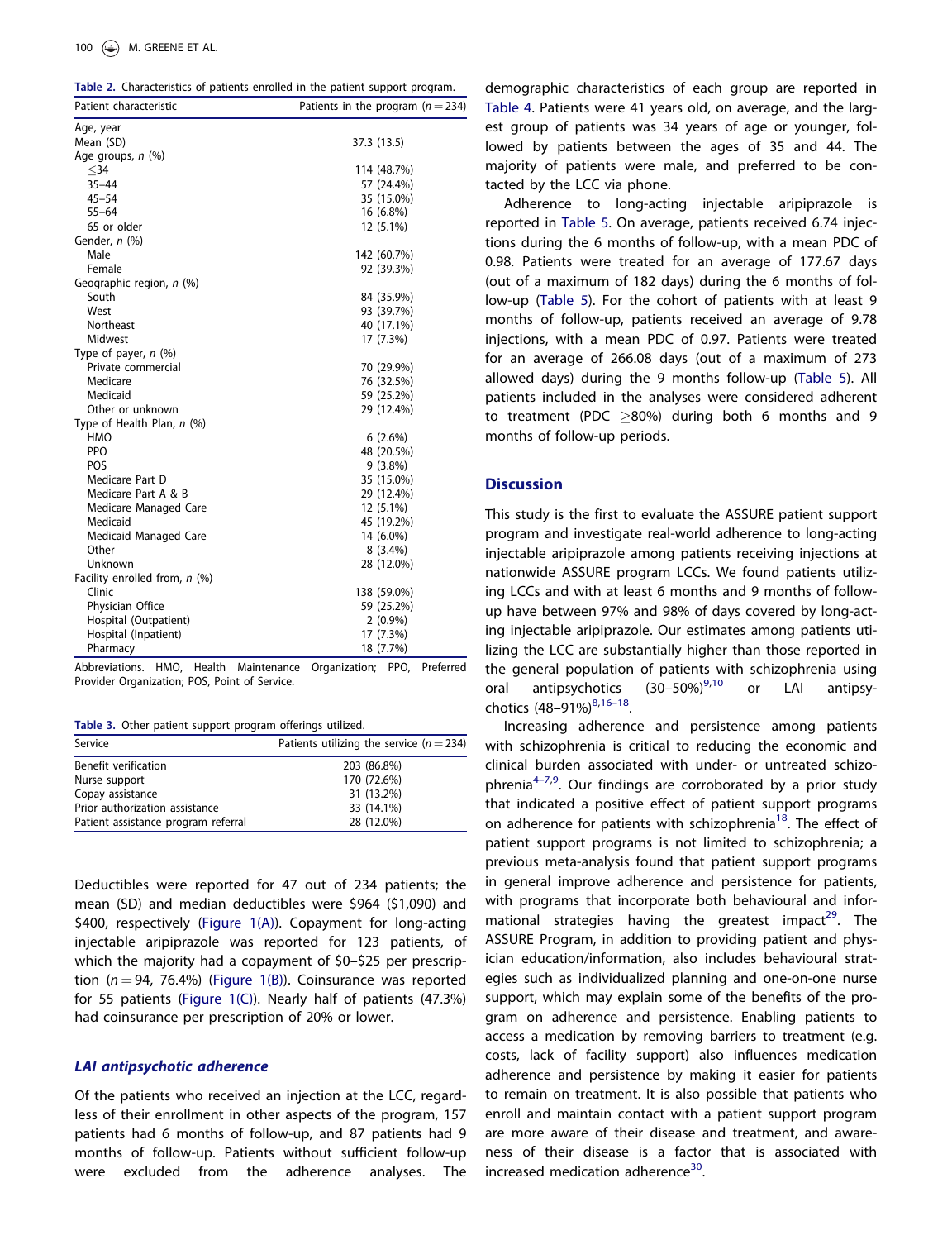<span id="page-4-0"></span>

Figure 1. Patient cost share for long-acting injectable aripiprazole (A) Deductible (n = 47), (B) Copay, retail pharmacy (n = 123) and (C) Coinsurance, retail pharmacy  $(n = 55)$ .

Study limitations should be considered when interpreting these results. First, our data were collected for program implementation and not for research purposes, and there is the potential for missing data, particularly clinical information. Information regarding the specific diagnosis for which patients were receiving injections was not available in this dataset, however during the time these data were collected, long-acting injectable aripiprazole was only indicated for the treatment of schizophrenia. Given the study period and FDA

approval date for long-acting injectable aripiprazole, it is reasonable to assume that the patients in our study were seeking treatment support for schizophrenia. Second, our sample size for this study was limited, and future studies should be performed with a larger sample to confirm our findings. Third, results only reflect medication adherence of patients who seek treatment and support from the LCC and have sufficient follow-up in the program, and findings may not be generalizable to all patients. Specifically, patients who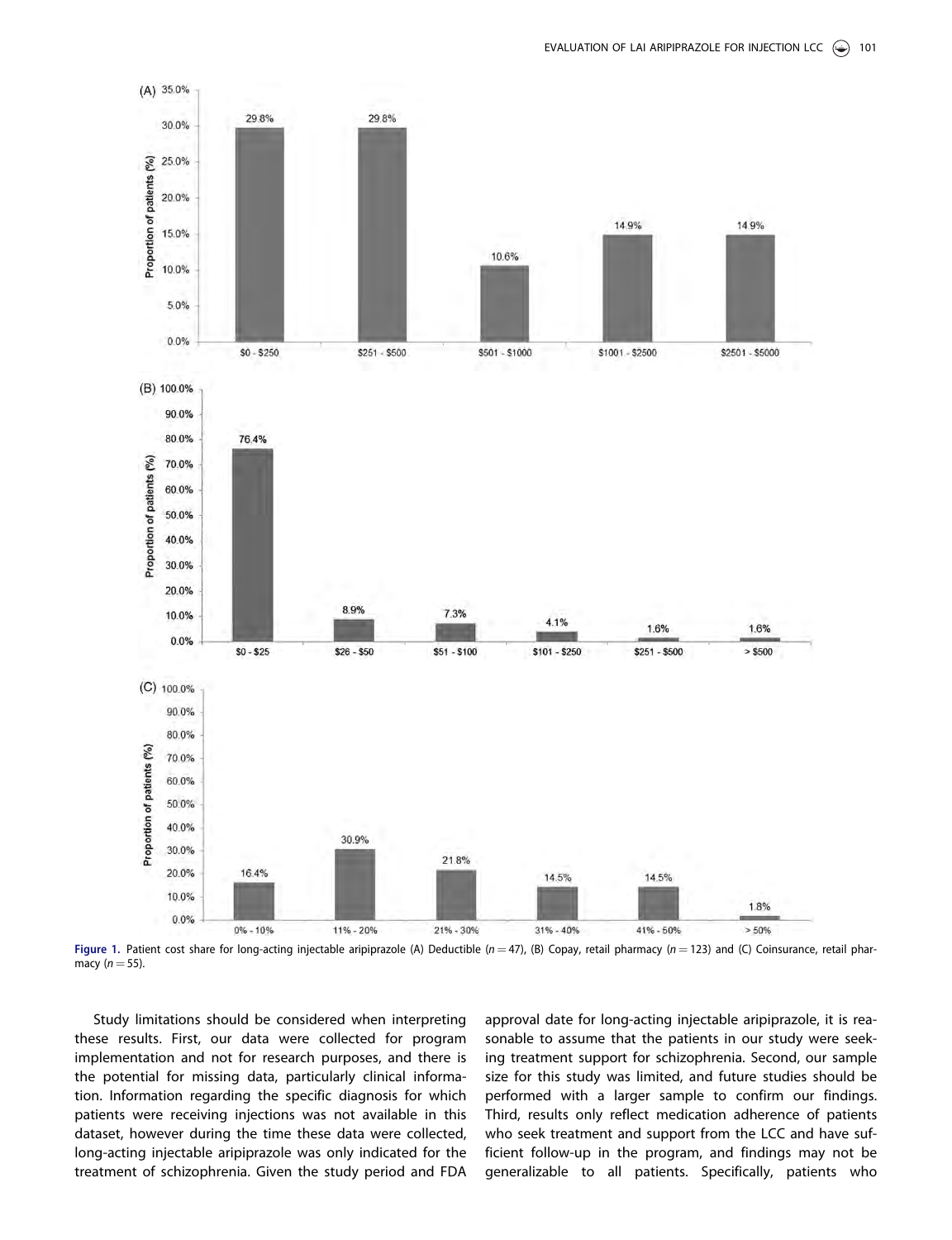|  | Table 4. Characteristics of patients in the adherence analyses |  |  |  |  |  |  |  |
|--|----------------------------------------------------------------|--|--|--|--|--|--|--|
|--|----------------------------------------------------------------|--|--|--|--|--|--|--|

<span id="page-5-0"></span>

| <b>Table 4.</b> Characteristics of patients in the adherence analyses. |                                                       |                                                      |  |  |  |
|------------------------------------------------------------------------|-------------------------------------------------------|------------------------------------------------------|--|--|--|
| Patient characteristic                                                 | Patients with 6 months<br>of follow-up<br>$(n = 157)$ | Patients with<br>9 months of follow-up<br>$(n = 87)$ |  |  |  |
| Age, years                                                             |                                                       |                                                      |  |  |  |
| Mean (SD)                                                              | 40 (14.3)                                             | 41 (15.5)                                            |  |  |  |
| Age groups, $n$ $(\%)$                                                 |                                                       |                                                      |  |  |  |
| $34$                                                                   | 60 (38.2%)                                            | 34 (39.1%)                                           |  |  |  |
| $35 - 44$                                                              | 37 (23.6%)                                            | 19 (21.8%)                                           |  |  |  |
| $45 - 54$                                                              | 32 (20.4%)                                            | 18 (20.7%)                                           |  |  |  |
| $55 - 64$                                                              | 19 (12.1%)                                            | 11 (12.6%)                                           |  |  |  |
| 65 or older                                                            | 9(5.7%)                                               | 5(5.7%)                                              |  |  |  |
| Gender, n (%)                                                          |                                                       |                                                      |  |  |  |
| Male                                                                   | 97 (61.8%)                                            | 55 (62.2%)                                           |  |  |  |
| Female                                                                 | 60 (38.2%)                                            | 32 (36.8%)                                           |  |  |  |
| Preferred contact method, n (%)                                        |                                                       |                                                      |  |  |  |
| Phone                                                                  | 140 (89.2%)                                           | 83 (95.4%)                                           |  |  |  |
| Text                                                                   | 2(1.3%)                                               | $0(0.0\%)$                                           |  |  |  |
| Email                                                                  | $1(0.5\%)$                                            | $0(0.0\%)$                                           |  |  |  |
| Unknown                                                                | 14 (8.9%)                                             | 4 (4.6%)                                             |  |  |  |

Table 5. Adherence to long-acting injectable aripiprazole.

| Characteristics                             | Patients with       | Patients with      |  |  |  |  |
|---------------------------------------------|---------------------|--------------------|--|--|--|--|
|                                             | 6 months of         | 9 months of        |  |  |  |  |
|                                             | follow-up $(n=157)$ | follow-up $(n=87)$ |  |  |  |  |
| Total no. of injections                     |                     |                    |  |  |  |  |
| Mean (SD)                                   | 6.74(0.52)          | 9.78(0.65)         |  |  |  |  |
| Median                                      | 7.00                | 10.00              |  |  |  |  |
| Adherence, proportion of days covered (PDC) |                     |                    |  |  |  |  |
| Mean (SD)                                   | 0.98(0.02)          | 0.97(0.02)         |  |  |  |  |
| Median                                      | 0.98                | 0.97               |  |  |  |  |
| Adherent to treatment, $n$ (%)              |                     |                    |  |  |  |  |
| PDC > 80%                                   | 157 (100.0%)        | 87 (100.0%)        |  |  |  |  |
| Time on treatment (days)                    |                     |                    |  |  |  |  |
| Mean (SD)                                   | 177.67 (4.30)       | 266.08 (5.99)      |  |  |  |  |
| Median                                      | 178.00              | 266.00             |  |  |  |  |

actively seek care from the LCC may be more inclined to adhere to treatment compared to those with shorter followup. Moreover, since treatment data outside of the program were not available and the study was not designed to compare across different patient support programs or between patients utilizing the LCC and those who did not, our findings should not be interpreted in such context. Despite a lack of a control group, previous studies examining adherence among patients with schizophrenia can be used as a benchmark to understand the adherence and persistence of patients in this patient support program. Additional research is needed to validate our findings, and future studies should assess the economic and clinical benefits of the patient assistance program by comparing outcomes in patients utilizing the LCC to patients not utilizing the LCC.

## Conclusion

Patients prescribed long-acting injectable aripiprazole who received injections at local care centers demonstrate high adherence to medication over 6 and 9 months. Our findings suggest that injection services provided by the local care centers may help patients remain on long-acting injectable antipsychotic treatment. Enhancing availability of local care centers and nurse support, as well as promoting patient awareness of such a program, may be key to further facilitate adherence and persistence to long-acting injectable antipsychotic treatments.

## **Transparency**

## Declaration of funding

This study was funded by Otsuka Pharmaceutical Development & Commercialization, Inc. Employees of Otsuka Pharmaceutical Development & Commercialization, Inc. were involved in the data analysis and interpretation, and in the preparation of the manuscript.

#### Declaration of financial/other relationships

CB, MB, and AS were contracted by Otsuka Pharmaceutical Development & Commercialization, Inc. to conduct this study. MG and HK are employees of Otsuka Pharmaceutical Development & Commercialization, Inc. Medical writing of the manuscript was provided by CB, MB, and AS, and was funded by Otsuka Pharmaceutical Development & Commercialization, Inc. The authors have no other relevant affiliations or financial involvement with any organization or entity with a financial interest in or financial conflict with the subject matter or materials discussed in the manuscript. This includes employment, consultancies, honoraria, stock ownership or options, expert testimony, grants or patents received or pending, or royalties. A peer review on this manuscript has received compensation for serving on an advisory board for Alkermes related to their Aristada product. Their university receives research funds on their behalf from Alkermes, Otsuka, Janssen.

## Acknowledgments

Programming and statistical support was provided by Kainan Sun of IQVIA.

## **ORCID**

Chakkarin Burudpakdee (b) http://orcid.org/0000-0003-4821-6794 Arpamas Seetasith http://orcid.org/0000-0003-0648-7764

## **References**

- [1. N](#page-0-0)IMH: Schizophrenia. Bethesda, MD; 2018. Available at: [https://](https://www.nimh.nih.gov/health/statistics/schizophrenia.shtml) [www.nimh.nih.gov/health/statistics/schizophrenia.shtml](https://www.nimh.nih.gov/health/statistics/schizophrenia.shtml) [Accessed January 28, 2018]
- [2. W](#page-0-0)u EQ, Birnbaum HG, Shi L, et al. The economic burden of schizophrenia in the United States in 2002. J Clin Psychiatry 2005;66: 1122-9
- [3. C](#page-0-0)loutier M, Aigbogun MS, Guerin A, et al. The economic burden of schizophrenia in the United States in 2013. J Clin Psychiatry 2016;77:764-71
- [4. K](#page-0-0)ennedy JL, Altar CA, Taylor DL, et al. The social and economic burden of treatment-resistant schizophrenia: a systematic literature review. Int Clin Psychopharmacol 2014;29:63-76
- [5. W](#page-0-0)eiden PJ, Kozma C, Grogg A, et al. Partial compliance and risk of rehospitalization among California Medicaid patients with schizophrenia. Psychiatr Serv 2004;55:886-91
- [6. A](#page-0-0)scher-Svanum H, Faries DE, Zhu B, et al. Medication adherence and long-term functional outcomes in the treatment of schizophrenia in usual care. J Clin Psychiatry 2006;67(3):453–60
- [7. L](#page-0-0)indenmayer J-P, Liu-Seifert H, Kulkarni PM, et al. Medication nonadherence and treatment outcome in patients with schizophrenia or schizoaffective disorder with suboptimal prior response. J Clin Psychiatry 2009;70:990-6